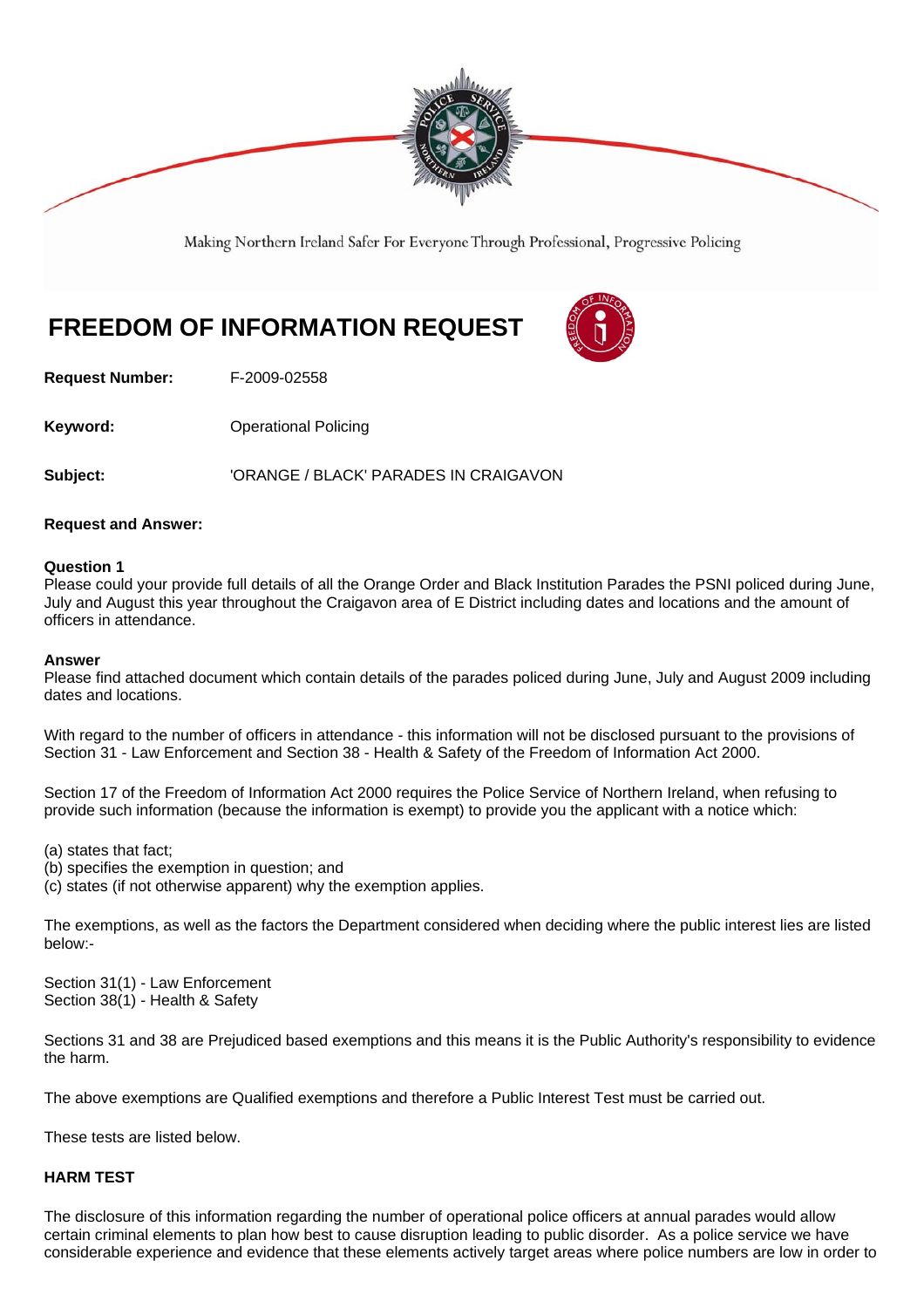maximise their chances of success. This is evidenced at a parade this year when a small minority of people attacked police with petrol bombs, bricks, bottles and many other missiles damaging their own community. This point is made to demonstrate how criminals react to knowledge of police resources. The disclosure of this information would allow those intent on criminal conduct to identify parades where officer numbers are low and therefore where they are more likely to disrupt law enforcement.

Disclosure of the information requested may lead to an increase in the number of attacks on operational police officers by those who would set out to attack police as evidenced by recent terrorist attacks on police. The identification of certain parades and policing resources may increase community tension and could lead to disturbances before/during and after the parade. This could jeopardise the safety of the public. Again this is evidenced at a parade this year when police were attacked and 21 officers were injured protecting the local community and restoring calm to the area.

# **PUBLIC INTEREST TEST**

## **Considerations Favouring Release**

#### **Accountability**

The information requested concerns efficient and effective use of resources by PSNI. The proper allocation of resources is a matter that PSNI should hold up to public scrutiny.

## **Accountability re Public Funds**

When public funds are being spent there is a public interest in accountability and justification.

#### **Public Awareness and Participation**

Disclosure would enhance informed debate and decision making by the service concerning staff resources. Also disclosure would inform the public debate on the issue of policing and contribute to the accuracy of such debate.

#### **Considerations Favour Retention**

### **Health & Safety**

Release of information concerning police resources at any time, taken on its own, or together with other available information, could place police officers at risk of harm by attack. Also disclosure may lead to an increase in the number of disturbances before, during and after parades, not only to parade members but also operational officers on duty and members of the public.

#### **Efficient and Effective Conduct of the Service**

The current, or future, law enforcement role of the PSNI may be compromised by the release of information. A clear link exists between knowledge available to criminal elements and the way they operate.

#### **Public Safety**

Given the above considerations the result of disclosure of the requested information regarding annual parades in rural areas could lead to certain parades being targeted in the future and give rise to disturbances and public disorder thus jeopardising the safety of the public.

# **Balancing Test**

When balancing the public interest test we have to consider whether the information should be released into the public domain and arguments need to be weighed against each other. The most persuasive reason for disclosure is public awareness which needs to be compared to the strongest negative reason, in this case, the need to ensure the efficient and effective conduct of the PSNI in relation to policing at parades and both public and police safety considerations involved in the delivery of operational policing. At this time, law enforcement and health and safety considerations take precedence as the PSNI must put the safety of its' officers and the general public first.

#### **Question 2**

Could you also provide the overall cost of each operation and indicate how comparative this was to the previous five years.

#### **Answer**

With regard to the overall cost of each operation I have been advised that this information is not routinely collated and to provide this information would require an examination of all parades (80 individual parades in total). This would involve the manual examination of all personnel involved in each parade and the time taken would be well in excess of 18 hours.

To accurately supply the information it would firstly be necessary to identify which parades were policed by PSNI and the deployment of officers at each. It would then be necessary to calculate the cost of individual parades, including overtime, etc. Therefore it is estimated that the cost of complying with this part of your request, including retrieving and extracting the information would exceed the "appropriate limit" as stated in the freedom of Information Regulations 2004 which is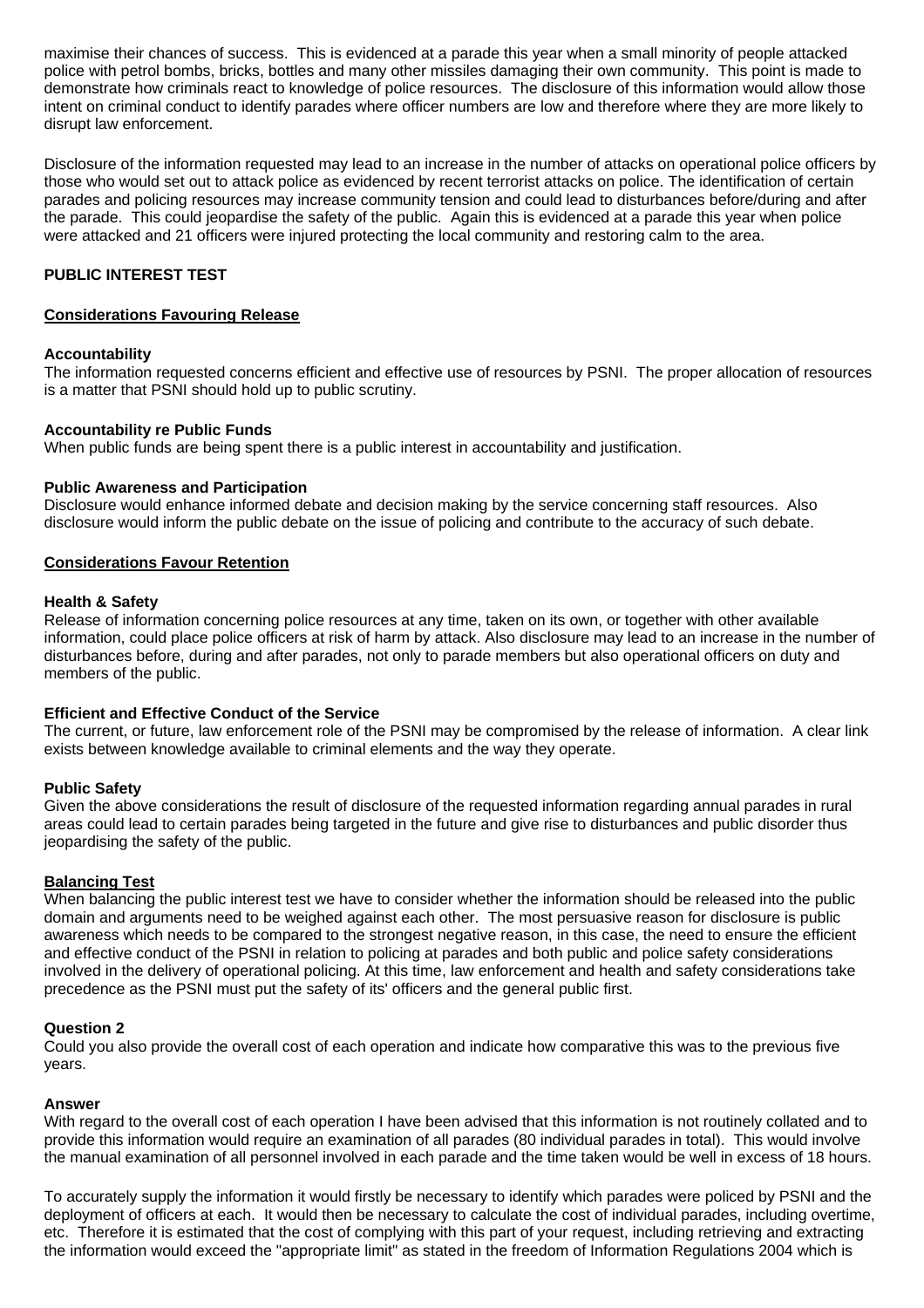currently set by the Secretary of State at £450 (18 hours).

In accordance with the Freedom of Information Act 2000, this email should be considered as a Refusal Notice in relation to question 2.

I have considered whether I can assist you in refining your request but unfortunately the nature and the structure of the information requested makes this impossible.

If you have any queries regarding your request or the decision please do not hesitate to contact me on 028 9070 0164. When contacting the Freedom of Information Team, please quote the reference number listed at the beginning of this email.

If you are dissatisfied in any way with the handling of your request, you have the right to request a review. You should do this as soon as possible or in any case within two months of the date of issue of this letter. In the event that you require a review to be undertaken, you can do so by writing to the Head of Freedom of Information, PSNI Headquarters, 65 Knock Road, Belfast, BT5 6LE or by emailing foi@psni.pnn.police.uk

If following an internal review, carried out by an independent decision maker, you were to remain dissatisfied in any way with the handling of the request you may make a complaint, under Section 50 of the Freedom of Information Act, to the Information Commissioner's Office and ask that they investigate whether the PSNI has complied with the terms of the Freedom of Information Act. You can write to the Information Commissioner at Information Commissioner's Office, Wycliffe House, Water Lane, Wilmslow, Cheshire, SK9 5AF. In most circumstances the Information Commissioner will not investigate a complaint unless an internal review procedure has been carried out, however the Commissioner has the option to investigate the matter at his discretion.

Please be advised that PSNI replies under Freedom of Information may be released into the public domain via our website @ http://www.psni.police.uk/

Personal details in respect of your request have, where applicable, been removed to protect confidentiality.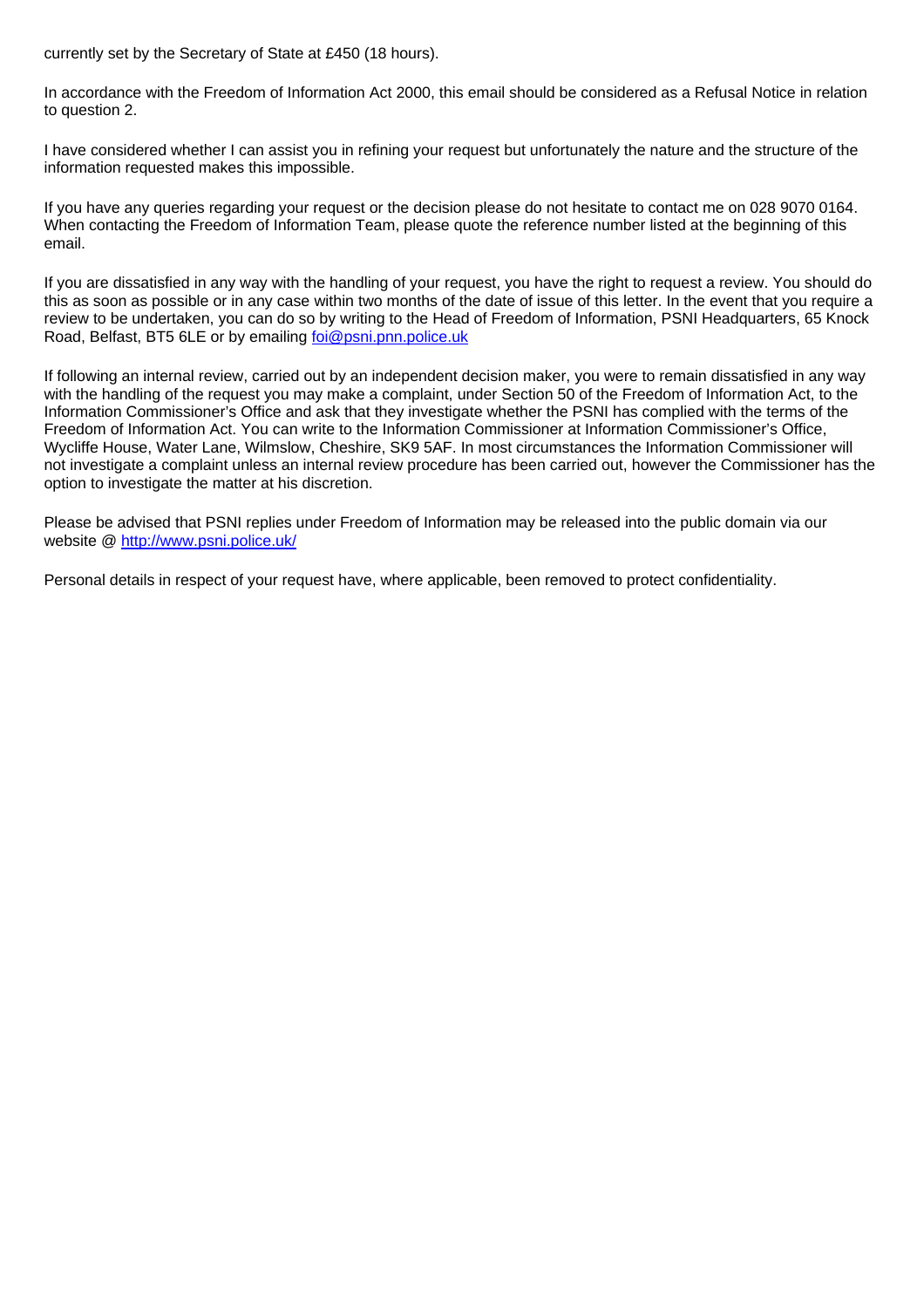| <b>DATE</b>   | <b>AREA</b> | <b>ORGANISING BODY</b>                                    |
|---------------|-------------|-----------------------------------------------------------|
| 7-Jun-09      | Portadown   | Portadown District<br>LOL No 1                            |
| 7-Jun-09      | Lurgan      | Ballynagarrick<br>LOL No 65                               |
| 13-Jun-09     | Portadown   | Portadown District<br>LOL No 1<br>Mini 12 <sup>th</sup>   |
| 14-Jun-09     | Portadown   | Portadown Royal Black<br>Chapter No 5                     |
| 14-Jun-09     | Portadown   | Portadown District<br>LOL No 1                            |
| 14-Jun-09     | Lurgan      | Dollingstown<br>LOL No 62<br>Church Parade                |
| 21-Jun-09     | Portadown   | Portadown District<br>LOL No 1                            |
| 21-Jun-09     | Lurgan      | LOL No 237<br>Church Parade                               |
| $21 - Jun-09$ | Lurgan      | Muckery Heroes<br><b>LOL No 1685</b><br>Church Parade     |
| $21 - Jun-09$ | Portadown   | Tamnificarbett<br>LOL No 17<br>Church Parade              |
| 25-Jun-09     | Lurgan      | Lower Iveagh West<br>LOL No 8<br>Mini $12th$              |
| $25$ -Jun-09  | Lurgan      | Derrylileagh True Blues<br>LOL No 166                     |
| 27-Jun-09     | Lurgan      | Kilmore RBP<br><b>LOL No 1144</b><br><b>Unfurl Banner</b> |
| 27-Jun-09     | Portadown   | Parkmount<br>LOL No 127<br>Erection of Arch               |
| 28-Jun-09     | Portadown   | Portadown District<br>LOL No 1                            |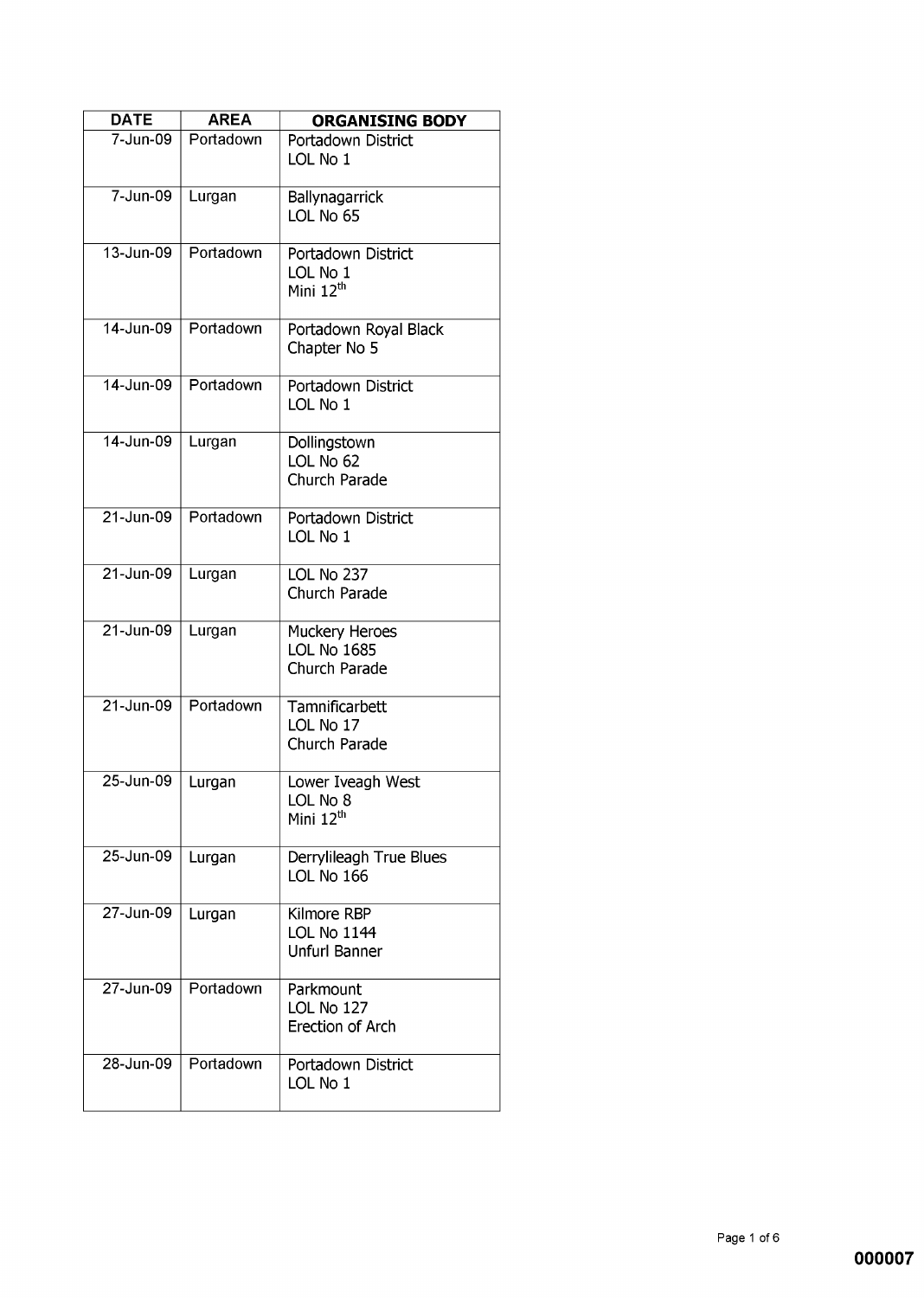| <b>DATE</b>   | <b>AREA</b> | <b>ORGANISING BODY</b>                        |
|---------------|-------------|-----------------------------------------------|
| 28-Jun-09     | Portadown   | Loughgall District<br>LOL No 3                |
| 28-Jun-09     | Portadown   | Portadown District<br>LOL No 1                |
| 28-Jun-09     | Lurgan      | Ballynabraggett<br>LOL No 14<br>Church Parade |
| 28-Jun-09     | Portadown   | Ballydougan<br>LOL No 120                     |
| $1-Jul-09$    | Lurgan      | <b>RBL Somme</b><br>ParadeDonaghcloney        |
| $1 -$ Jul-09  | Portadown   | <b>ABOD Clounagh</b>                          |
| 5-Jul-09      | Portadown   | Loughgall District<br>LOL No 3                |
| $5 -$ Jul-09  | Portadown   | Cloncore<br><b>LOL</b><br>Church Parade       |
| 5-Jul-09      | Lurgan      | Waringstown<br>LOL No 83<br>Church Parade     |
| 5-Jul-09      | Lurgan      | LOL No 230<br>Church Parade                   |
| 5-Jul-09      | Portadown   | Portadown District LOL No<br>(Evening Parade) |
| 5-Jul-09      | Portadown   | Portadown District LOL No 1<br>(Drumcree)     |
| $10 -$ Jul-09 | Lurgan      | Lurgan District<br>LOL No 6<br>Feeder Parade  |
| $10 -$ Jul-09 | Lurgan      | Lurgan District<br>LOL No 6<br>Mini 12th      |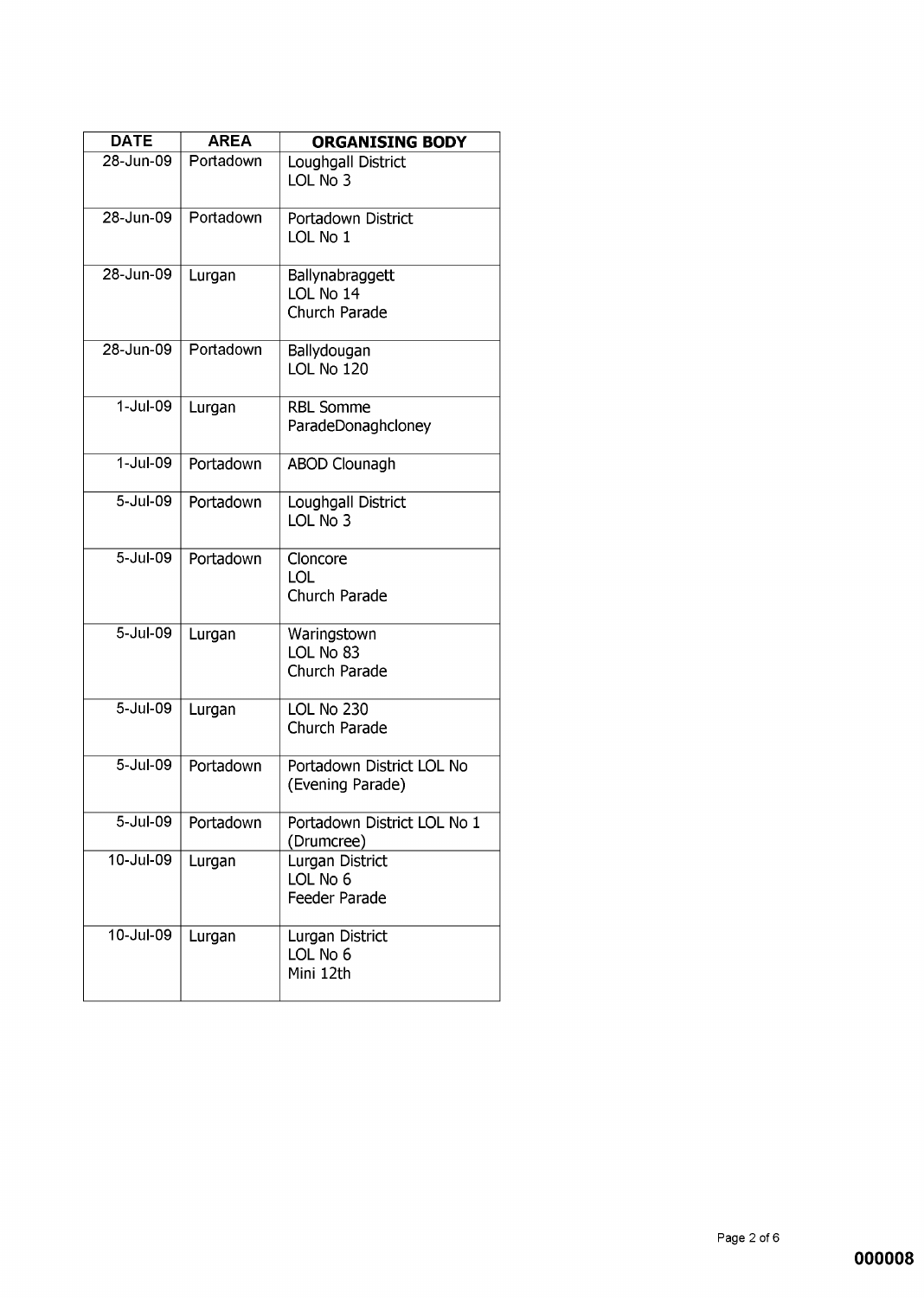| <b>DATE</b>             | <b>AREA</b> | <b>ORGANISING BODY</b>                           |
|-------------------------|-------------|--------------------------------------------------|
| 12-Jul-09               | Lurgan      | Lurgan District<br>LOL No 6<br>Church Parade     |
| 12-Jul-09               | Portadown   | Loughgall District<br>LOL No 3<br>Clonmakate Rd  |
| 12-Jul-09               | Portadown   | Loughgall District<br>LOL No 3<br>Derryadd       |
| 12-Jul-09               | Portadown   | Loughgall District<br>LOL No 3<br><b>Birches</b> |
| 12-Jul-09               | Portadown   | Loughgall District<br>LOL No 3<br>Derrylileagh   |
| 12-Jul-09               | Lurgan      | Magheralin<br>LOL<br>Church Parade               |
| 12-Jul-09               | Portadown   | Portadown District<br>LOL No 1                   |
| 13-Jul-09               | Lurgan      | Waringstown<br>LOL No 83<br>Feeder Parade        |
| $13 -$ Jul-09           | Lurgan      | Dollingstown<br>LOL No 62<br>Feeder Parade       |
| $\overline{13}$ -Jul-09 | Lurgan      | Kilmore<br>LOL No 237<br>Feeder Parade           |
| 13-Jul-09               | Lurgan      | LOL No 230<br>Feeder Parade                      |
| 13-Jul-09               | Portadown   | Tamnificarbett<br>LOL No 17<br>Feeder Parade     |
| 13-Jul-09               | Lurgan      | Ballynagarrick<br>LOL No 65<br>Feeder Parade     |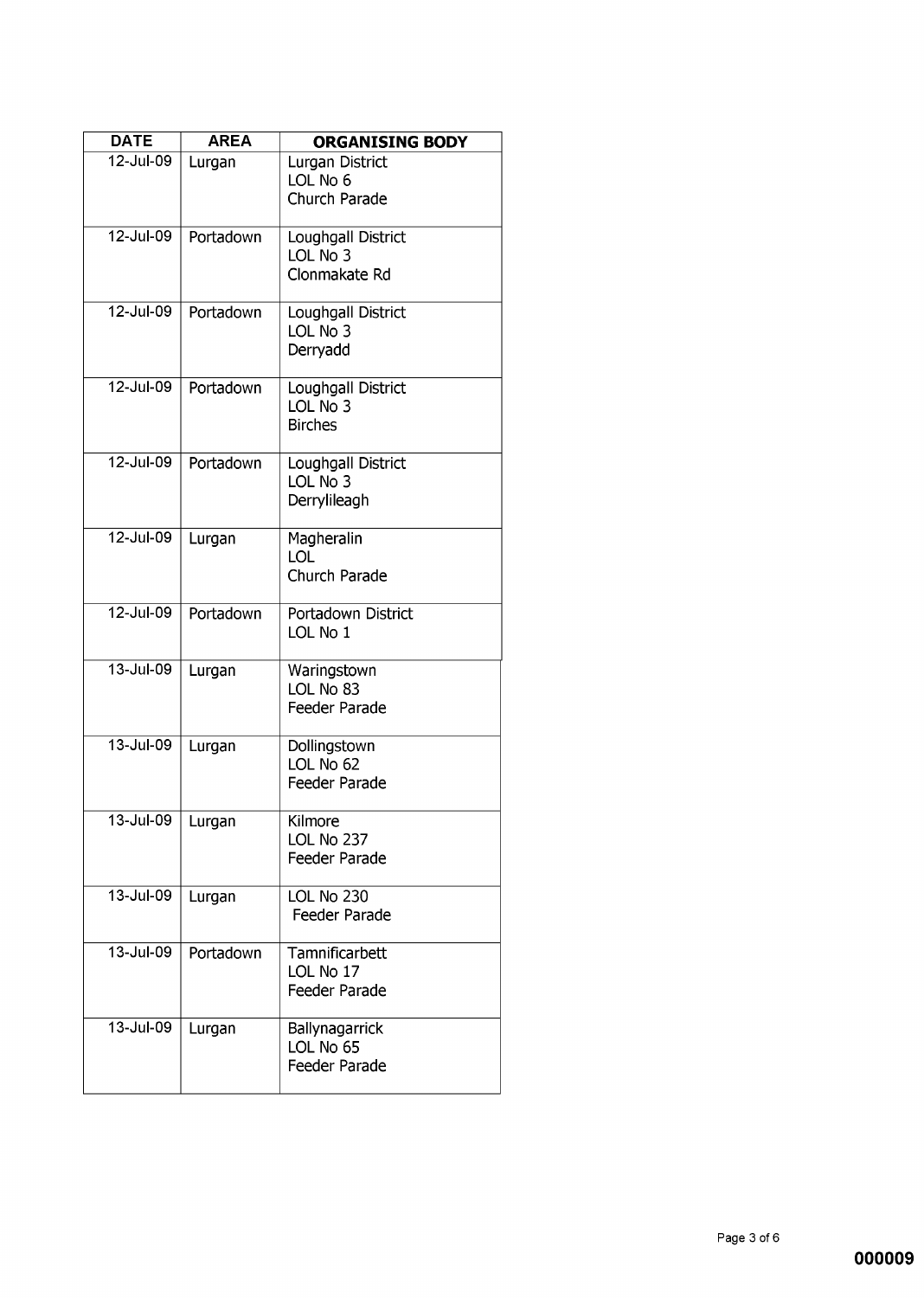| <b>DATE</b>   | <b>AREA</b> | <b>ORGANISING BODY</b>                                        |
|---------------|-------------|---------------------------------------------------------------|
| 13-Jul-09     | Lurgan      | Lurgan District<br>LOL No 6<br>Main Parade                    |
| $13 -$ Jul-09 | Lurgan      | Donacloney<br>LOL No 5<br><b>Feeder Parade</b>                |
| 13-Jul-09     | Lurgan      | Kingshill<br>LOL No 319<br><b>Feeder Parade</b>               |
| 13-Jul-09     | Portadown   | Portadown District<br>LOL No 1                                |
| 13-Jul-09     | Lurgan      | Magheralin<br>LOL<br><b>Feeder Parade</b>                     |
| $13 -$ Jul-09 | Lurgan      | Ballynabraggett<br>LOL No 14<br>Feeder Parade                 |
| 13-Jul-09     | Portadown   | Clantilew<br>LOL No 101<br>Feeder Parade                      |
| 13-Jul-09     | Portadown   | <b>Ballinary</b><br>LOL No 14<br>Feeder Parade                |
| 13-Jul-09     | Portadown   | <b>Battlehill</b><br>LOL No 395<br><b>Feeder Parade</b>       |
| $13 -$ Jul-09 | Portadown   | <b>Cloncore Guiding Star</b><br>LOL No 84<br>Feeder Parade    |
| 13-Jul-09     | Portadown   | Derrylileagh True Blues<br>LOL No 166<br><b>Feeder Parade</b> |
| 13-Jul-09     | Lurgan      | Corcreaney<br>LOL No 91<br>Feeder Parade                      |
| 13-Jul-09     | Lurgan      | Blackskull Orange Order<br>Feeder Parade                      |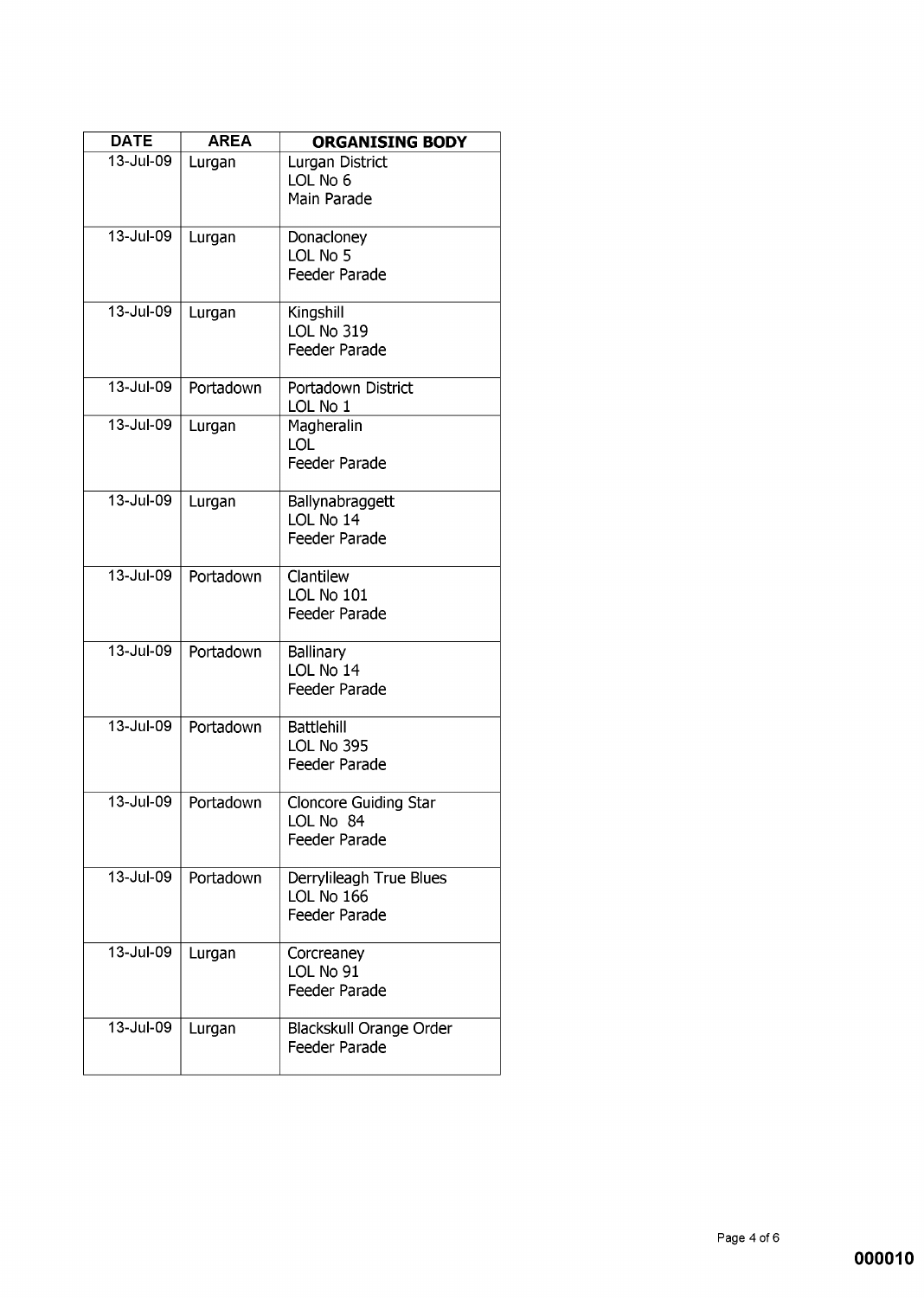| <b>DATE</b>             | <b>AREA</b>     | <b>ORGANISING BODY</b>                                           |
|-------------------------|-----------------|------------------------------------------------------------------|
| $\overline{14}$ -Jul-09 | Portadown       | Portadown RBP                                                    |
| 14-Jul-09               | Lurgan          | Lurgan<br>RBP No 2                                               |
| 14-Jul-09               | <b>Brownlow</b> | Shanehill<br><b>RBP No 266</b><br>Feeder Parade                  |
| 14-Jul-09               | <b>Brownlow</b> | Ballynagarrick<br>RBP No 137<br>Feeder Parade                    |
| 14-Jul-09               | Lurgan          | Waringstown<br><b>RBP No 1037</b><br>Feeder Parade               |
| 19-Jul-09               | Lurgan          | <b>Bannfoot LOL</b>                                              |
| 19-Jul-09               | Portadown       | Portadown District<br>LOL No 1                                   |
| 26-Jul-09               | Portadown       | Portadown District<br>LOL No 1                                   |
| $31 -$ Jul-09           | Portadown       | Derrylileagh True Blues<br>LOL No 166                            |
| 02-Aug-09               | Portadown       | Portadown District<br>LOL No 1                                   |
| 02-Aug-09               | Lurgan          | Magheralin RBP                                                   |
| 02-Aug-09               | Lurgan          | Apprentice Boys of Derry-<br>Lurgan                              |
| 08-Aug-09               | Lurgan          | Corcreeny Apprentice Boys &<br>Lurgan No 1 Club<br>Feeder Parade |
| 08-Aug-09               | Portadown       | Portadown Apprentice Boys<br>Feeder Parade                       |